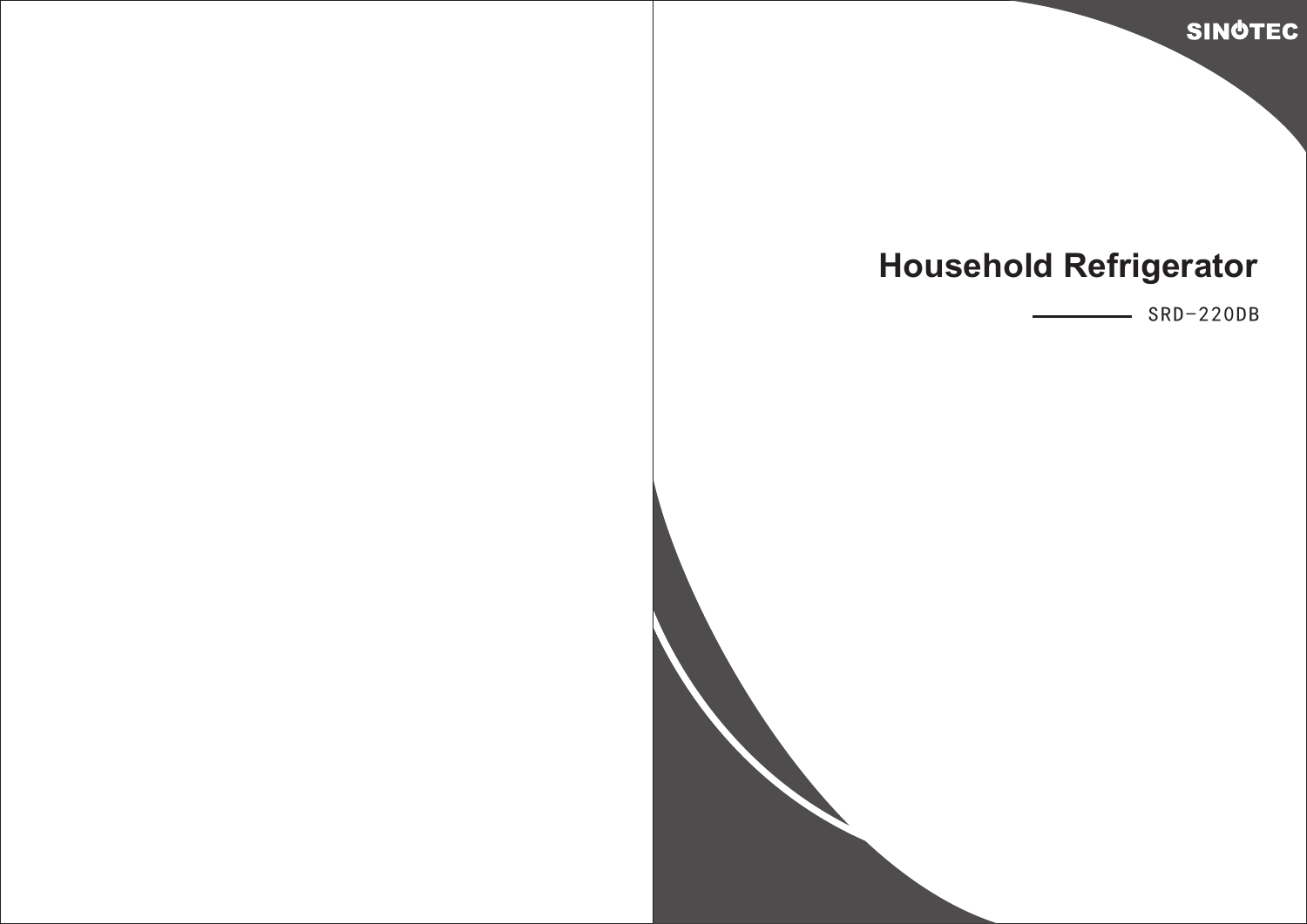#### **Insurance**

# **WARNING!**

- This appliance is intended to be used in the household and similar applications such as: ·
	- staff kitchen areas in shops, offices and other working environments;
	- farm houses and by clients in hotels, motels and other residential type environments;
	- bed and breakfast type environments;
	- catering and similar non-retail applications.
	- · Do not damage the refrigerant circuit.
- · The appliance is not intended for use by persons (including children) with reduced physical, sensory or mental capabilities, or lack of experience and knowledge, unless they have been given supervision or instruction concerning the use of the appliance by a person responsible for their safety. Children should be supervised and not left alone with the appliance to ensure they do not damage, play or misuse the appliance.
- · If the power supply cord is damaged, it must be replaced by the manufacturer, it's service agent or similarly qualified persons in order to avoid a hazard.
- · Keep ventilation openings, in the appliance enclosure or in the built-in structure, clear of obstruction.
- · Do not use mechanical devices or other means to accelerate the defrosting process, other than those recommended by the manufacturer.
- · Do not use electrical appliances inside the food storage compartments of the appliance, unless they are of the type recommended by the manufacturer.
- · Do not store explosive substances such as aerosol cans with a flammable propellant in this appliance.

### ! **Any warranty provided with this product does not cover loss of** ! **fridge**/**freezer content**.

Any claim for loss, damage, costs or expenses of an indirect or consequential nature including any economic loss or damage to foodstuffs or any other goods are excluded. We recommend that you inspect your fridge/freezer regularly to check that it is working correctly, losses can result from deterioration following breakdown or accidental failure of the appliance, fuses, plugs or public electricity supply, these can be covered by your standard home insurance or might require extra cover. Check with your insurance provider.

#### **Important Note**:

This appliance is marked according to the European directive 2002/96/EC on Waste Electrical and Electronic Equipment (WEEE). By ensuring this product is disposed of correctly, you will help prevent potential negative consequences for the environment and human health, which could otherwise be caused by inappropriate waste handling of this product.

The symbol on the product, or on the documents accompanying the product, the Crossed Out Wheelie Bin, indicates that this appliance may not be treated as household waste. Instead it shall be handed over to the applicable collection point for the recycling of electrical and electronic equipment.

Disposal must be carried out in accordance with local environmental regulations for waste disposal. For more detailed information about treatment, recovery and recycling of this product, please contact your local authority, your household waste disposal service or the retailer where you purchased the product.



We continuously try to improve our products for the benefit of our customers. For this reason we reserve the right to make changes to any product at any time, without notice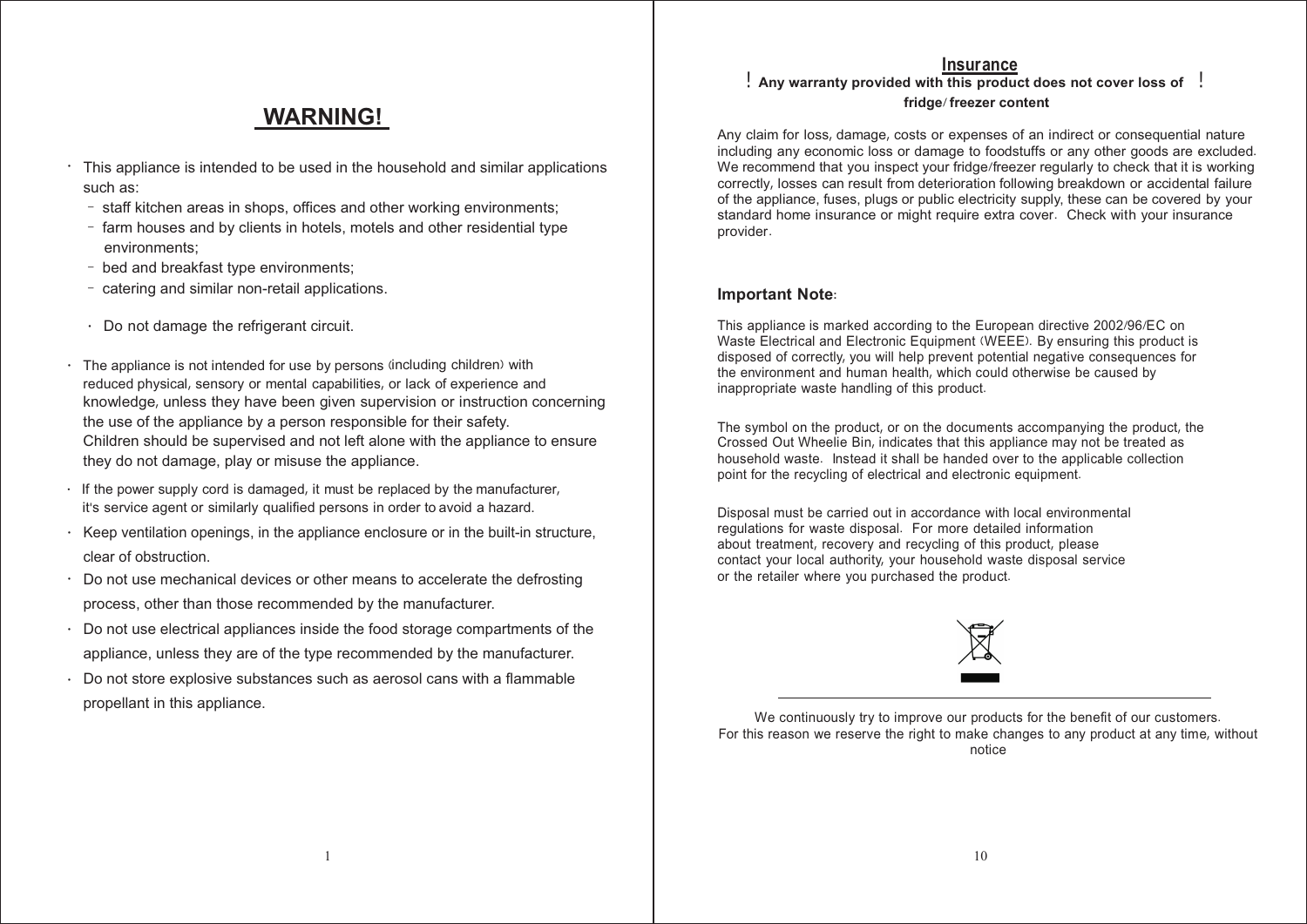#### **4**.**6**. **What to do if something goes wrong**

There is no power to the appliance:

- · Check there is not a power cut
- · Check there is power to the electric socket/appliance
- $\cdot$  Check the fuse in the plug (Must be 13 amp)
- · Check that the thermostat has been set to position 1 or above (see section 3.2.)

The compressor runs continuously:

- · Are the doors closed correctly?
- $\cdot$  Have large quantities of food recently been added to the appliance? if yes, allow the interior temperature to recover
- $\cdot$  Have the appliance doors been opened frequently? if yes, allow the interior temperature to recover
- · Check that the Thermostat Control has not been set to maximum

There is excessive frost/ice build up:

- · Ensure that the doors have been closed correctly
- · Ensure that the door seals are clean and sealing correctly
- · Check that the Thermostat Control has not been set to maximum

The appliance is making a noise:

- · Refer to Normal Operating Sounds, section 3.4
- · Ensure that the appliance has been installed correctly (see section 1).

If after the above checks there is still a fault please contact your retailer.

# **Introduction**

Thank you for choosing this appliance. It has been designed to give years of trouble-free use provided it is installed and maintained correctly.

Please read these instructions carefully before installing or using your appliance. It is advisable to keep your purchase and installation receipts with these instructions in a safe place for future reference. Included is some important safety information in addition to guidelines and recommendations that will enable you to take full advantage of all the functions available.

This quality appliance has been tested and certified to meet all applicable Europe electrical and safety standards.

This appliance must be installed and connected in accordance with current regulations by a qualified electrician.

After unpacking the appliance ensure that there is no visible damage. If the appliance has been damaged during transit, do not use it, contact your retailer immediately.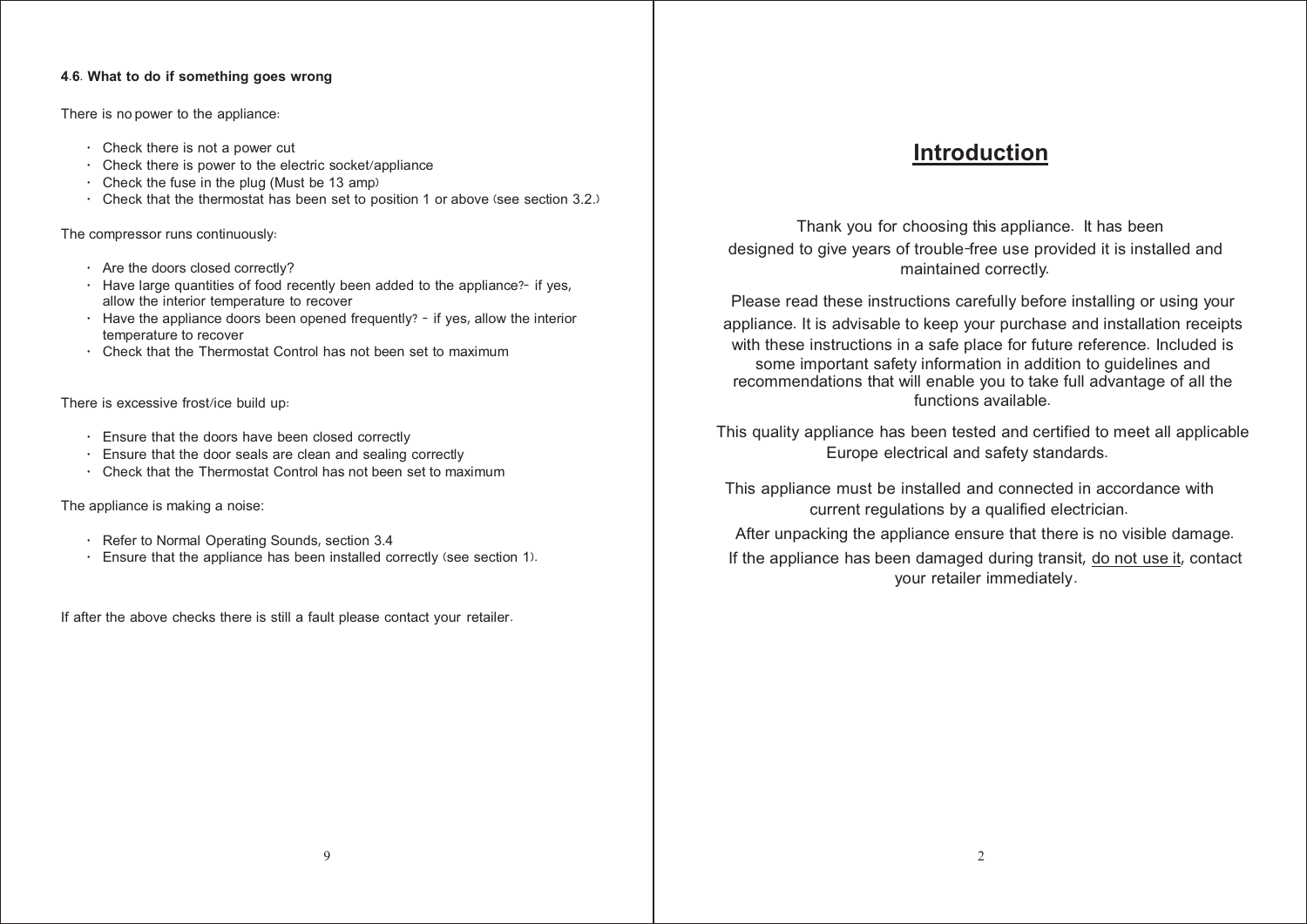# **Description of the Appliance**



- **1 Thermostat Control(Interior Light)**
- **2 Interior Glass Shelf**
- **3 Salad Crisper Box with Glass Shelf**
- **4 Salad Crisper Box**
- **5 Levelling Feet**
- **6 Door Storage(above)**
- **7 Door Storage(middle)**
- **8 Door Storage(under)**
- **9 Freezer Compartment**
- **10 Refrigerator Compartment**

(Picture shown for illustrative purposes only, actual model supplied may differ).

# **Section 4**. **Maintenance**

**Before any maintenance or cleaning work is carried out**, **DISCONNECT the appliance from the mains ELECTRICITY supply.**

## **4**.**1**. **Internal Cleaning**

Clean the interior and accessories with warm water and bicarbonate of soda (5ml to 0.5 litre of water). Rinse and dry thoroughly. Do not use detergents, abrasive powders, highly perfumed cleaning products, wax polishes or cleaning products containing bleach or alcohol.

# **4**.**2**. **External Cleaning**

Wash the outer cabinet with warm soapy water. Do NOT use abrasive products. There may be sharp edges on the underside of the product, so care should be taken when cleaning. Once or twice a year dust the rear of the appliance and the compressor at the back of the appliance, with a brush or vacuum cleaner, as an accumulation of dust will affect the performance of the appliance and cause increased energy consumption.

### **4**.**3**. **Defrosting**

The fridge compartment will automatically defrost itself. However, you will need to defrost the freezer periodically. When ice build up in the freezer exceeds 3-5mm, empty the contents and switch the appliance off, leave the door open and allow the ice to melt. Place the frozen foods items in a cooler bag or wrap them in thick newspaper. **Do not use sharp objects to scrape the ice away**. Clean and dry the interior, close the door and turn on the power to the appliance. When the power has been restored the appliance will start to operate but it may take some time to achieve the correct operating temperature.

### **4**.**4**. **When the appliance is not in use**

When the appliance is not in use for long periods, remove the contents, disconnect the appliance from the electricity supply and clean the appliance, leaving the door ajar until you wish to use the appliance again.

### **4**.**5**. **Changing the Interior Light**

- · Switch off the power supply to the appliance
- · Remove the plastic light cover
- · Remove the lamp from the light unit.
- · Replace the lamp with a suitable replacement .
- · Refit the cover and switch the appliance back on.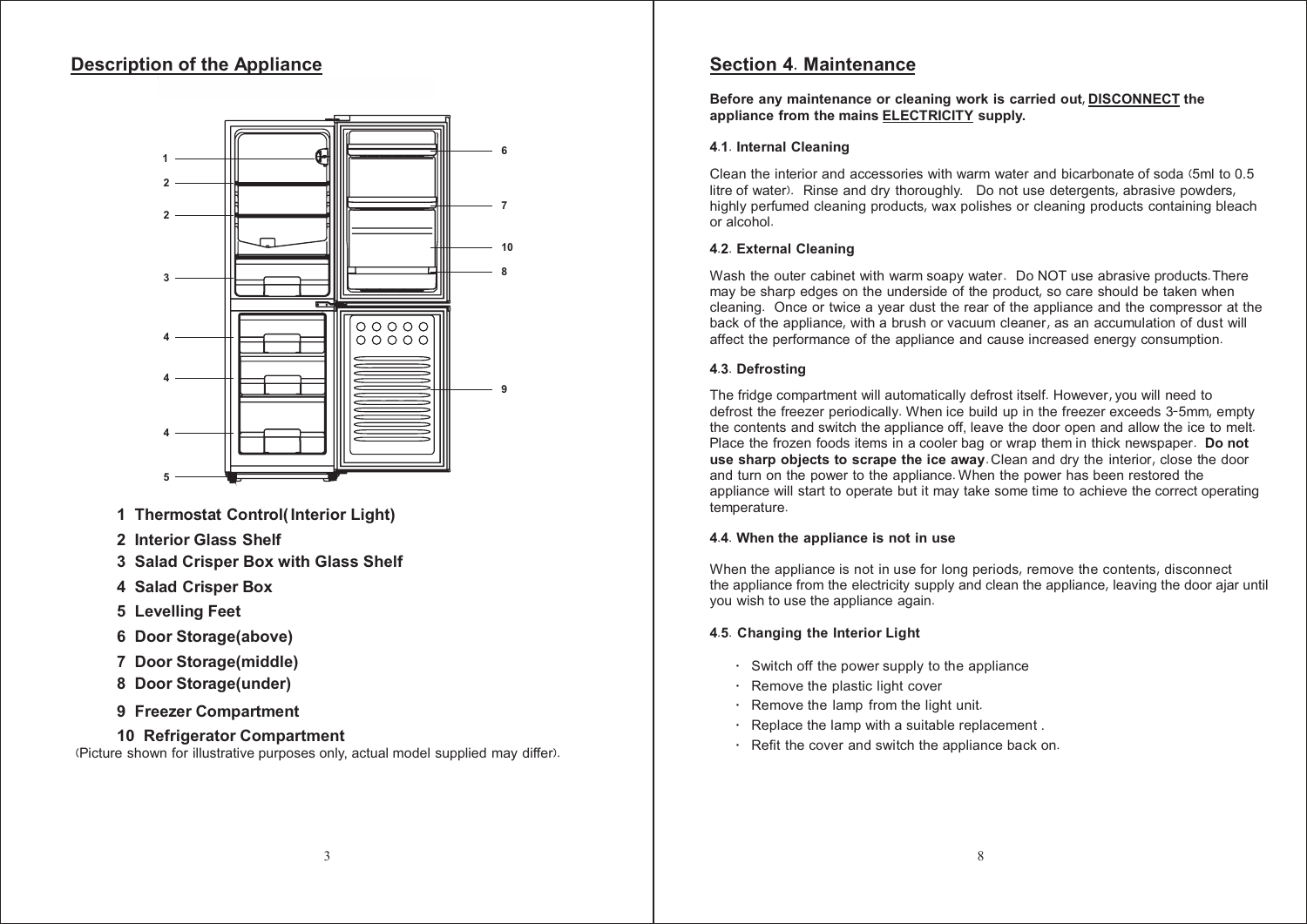#### **3**.**4**. **Normal Operating Sounds**

You may hear faint gurgling or bubbling sounds when the refrigerant is pumped to the cooling system and through the coils or tubing at the rear of the appliance. When the compressor is in operation you may hear a slight whirring sound or pulsating noise. The thermostat controls the operation of the compressor, and you may hear a slight click as it cycles in and out.

#### **3**.**5**. **Energy Saving Advice**

- · Do not install the appliance close to sources of heat, such as a cooker, dishwasher or radiator.
- · Locate the appliance in a cool well-ventilated room and make sure that the air vents are clear
- $\cdot$  Try to avoid keeping the doors open for a long time, warm air will enter the cabinet and may cause a build-up of ice as well as affecting the energy consumption. Ensure there are no obstructions preventing the doors from closing properly
- · Ensure that the door seals are clean and there are no tears or splits.
- Keep the most perishable foods, (those with a short shelf-life, such as cooked meats), in the coldest part of the fridge. The Salad Crisper Box is the warmest part of your fridge and should be used for vegetables, salads and fruits etc. (see Description of Appliance on Page 2)
- Do not overload the fridge: the cooling air that circulates to keep the fridge cold gets blocked and pockets of warm air form.
- Do not put hot food into the fridge or freezer? let it cool down first.

#### **3**.**6**. **In the Event of a Power Failure**

If there is a power failure, keep the doors cbsed. When the power has been restored the appliance will start to operate but it may take some time to achieve the pre-set operating temperature. Check the condition of your stored food items and liquids.

### **CONTENTS**:

**Section 1**. **Installation**

**Section 2**. **Safety Advice**

**Section 3**. **Operating the Appliance**

**Section 4**. **Maintenance**

# **Section 1**. **Installation**

- · **IMPORTANT**! This appliance must be left to stand in an upright positionfor at least 4 hours before being switched on for the first time.
- · This appliance has been designed for Domestic Use Only.
- · Remove all packaging and securing tape from the appliance.
- · Wash the interior of the appliance with luke warm water containing a small amount of bicarbonate soda (5ml to 0.5 litres of water).
- · Position the appliance in a dry atmosphere and out of direct sunlight.
- · Do not position next to a cooker or other sources of heat, i.e. radiator.
- · **This appliance should not be sited in a cold atmosphere**, **i**.**e**.**garage or shed**. **Doing so may cause the freezer unit to underfreeze**.
- · If positioned next to another fridge or freezer, leave a minimum gap of 2cm between the appliances in order to avoid condensation.
- · A clearance of 50mm should be left above the appliance. If this cannot be achieved you should ensure a clearance of 25mm is maintained on each side of the appliance.
- · Fit the plastic wall spacers to the condenser on the rear of the appliance, this will ensure an air gap between the appliance and the wall.
- · Do not place or store heavy items on the top of this appliance.
- Ensure that the appliance is positioned on a firm flat floor.
- · This appliance must be level. Adjust the level by screwing the adjustable feet up or down (use your fingers or a suitable spanner).
- Ensure that the appliance is upright and both feet are in firm contact with the floor so that the cabinet is stable.
- · Connect the plug to an adjacent 13amp socket outlet and ensure that the appliance is not standing on the supply cable.